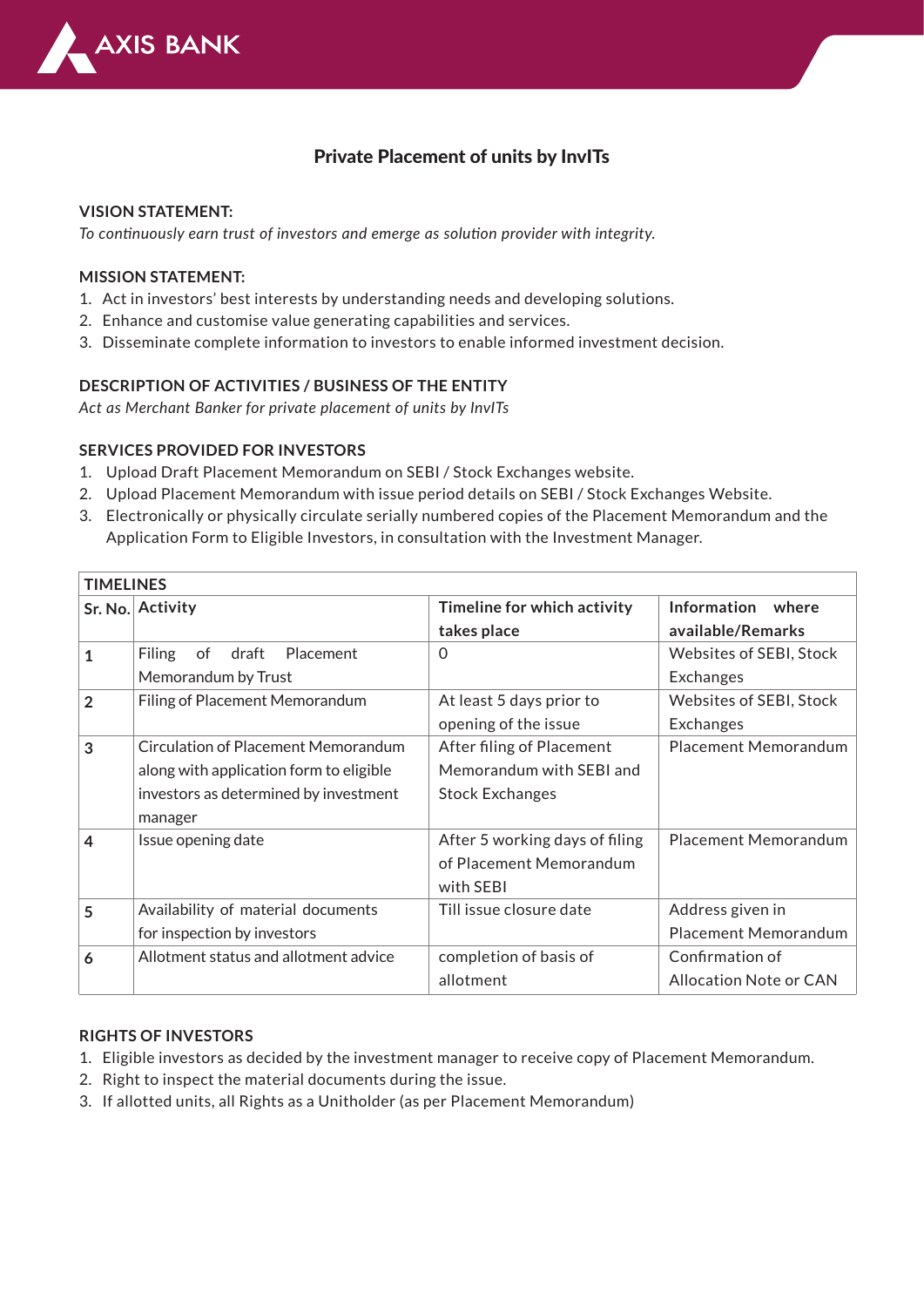# **DO's and DON'Ts FOR INVESTORS**

## **DO's FOR THE INVESTORS**

- Check eligibility to apply as per the terms of the Placement Memorandum and under Applicable Laws and 1. approvals;
- 2. Application Form must be completed in full, in BLOCK LETTERS in ENGLISH and in accordance with the instructions contained herein and in the Application Form;
- Make bids only in the prescribed application form; 3.
- Ensure that the category and Bidder status is indicated; 4.
- 5. Provide details of valid and active DP ID, Client ID and PAN clearly and without error and ensure that the Beneficiary Account is activated, as Allotment will be in dematerialized form only;
- 6. Bidders are required to sign the Application Form. Ensure that the signature of the First Bidder in case of joint Bids, is included in the Application Form;
- 7. Application Forms must be duly completed with information including the name of the Bidder, the number of the Units applied for and the Bid Amount deposited in the Designated Account, and include details of the bank account from which payment of the Bid Amount was made as well as a confirmation of funds transfer.
- 8. Submit the Application Form to the Lead Manager either through electronic form or through physical delivery at the address mentioned in the Placement Memorandum only during the Bid/issue period
- Make payment of the entire Bid Amount for the Units at the Issue Price, only through electronic transfer to the 9. Designated Account during the Bid/Issue Period, along with the Application Form.
- 10. Payment of Bid Amount for Units shall be made from the bank account of the relevant Bidder applying for Units. The Bid Amount payable on Units to be held by joint holders shall be paid from the bank account of the person whose name appears first in the Application Form.
- 11. Ensure that the name(s) given in the Application Form is/are exactly the same as the name(s) in which the beneficiary account is held with the Depository Participant;
- 12. Instruct the respective Depository Participants' to accept the Units that may be Allotted pursuant to the Issue into the respective demat accounts;

## **DON'Ts FOR THE INVESTORS**

- 1. Do not Bid for lower than the Minimum Bid Size;
- 2. Do not submit a Bid without payment of the entire Bid Amount;
- Do not pay the Bid Amount in cash, by money order or postal order or stock invest 3.
- Do not fill up the Application Form such that the Units Bid for exceed, the issue size or investment limits, 4. or the maximum number of Units that can be held or the maximum amount permissible under applicable laws or under the terms of the Placement Memorandum;
- Do not submit the Bid for an amount more than the bid amount deposited in the designated account 5.
- Do not submit Bids on plain paper or on incomplete or illegible Application Forms 6.
- Do not submit a Bid in case you are not eligible to acquire Units under applicable law or your relevant 7. constitutional documents or otherwise;
- Do not Bid if you are not either an Institutional Investor or a Body Corporate; 8.

## **GRIEVANCE REDRESSAL MECHANISM FOR INVESTORS AND HOW TO ACCESS IT**